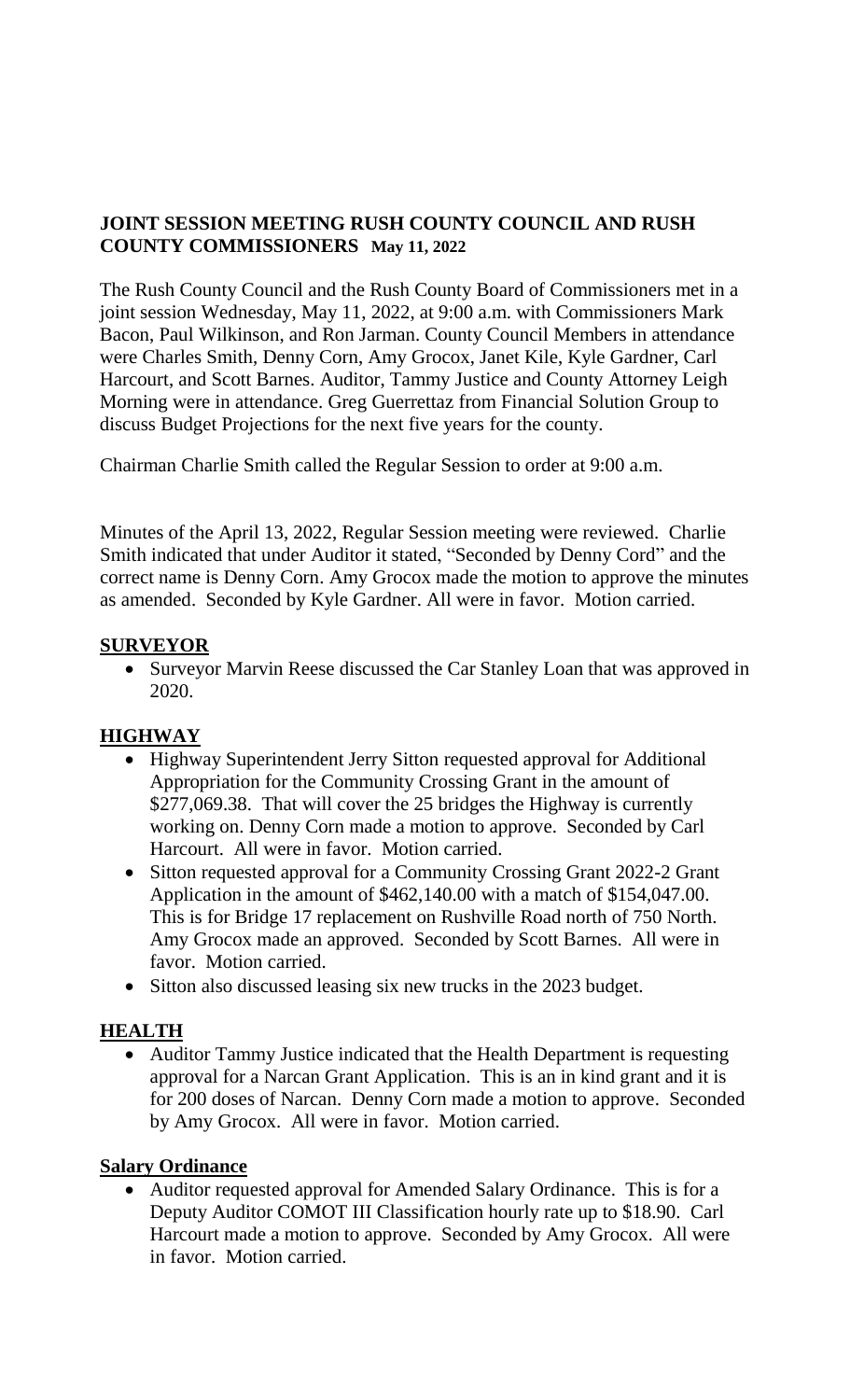# **COPY USB DRIVE AND MISCELLANEOUS FEES**

• County Attorney Leigh Morning discussed Copy USB Drive Fee. Discussion was held on the charge of \$15.00 per USB, per use. Amy Grocox made a motion to approve the Amended County Council Ordinance 1999-2. Seconded by Kyle Gardner. All were in favor. Motion carried.

## **ECDC**

 ECDC Director John McCane introduced Leslie Payne as the Workforce Development Assistant. She discussed some items she will be working on in the future.

## **HOOSIER SOLAR**

• Mason Gordon from HWC Engineering is on contract with Hoosier Solar. They are reviewing the Lightsource BP documents and preparing the process to engage with the county.

## **COMMISSIONERS**

- Commissioner Ron Jarman gave an update on the storage building. The Commissioners voted on Tree City Metals in the amount of \$225,000.00.
- Commissioner Mark Bacon gave an update on the roof project. Arsee will be working on the Jail's roof for the leaking problems.

## **SHERIFF**

- Sheriff Allan Rice indicated they are still having water issues in the Jail and they have replaced the pump.
- Sheriff indicated they will house 15 out of county inmates from Hancock until June 10, 2022.
- Sheriff gave an update on the hiring process for the road deputy.

## **SOLID WASTE**

- Solid Waste Director, Carole Yeend will be retiring as of July 1, 2022.
- Yeend held discussion on a Transfer Station stating it would be a great service to community.

## **FINANCIAL SOLUTION GROUP**

- Greg Guerrettaz from Financial Solution Group was present to discuss some of the Budget Projections for the next five years with the commissioners and council.
- Discussion was held on hiring and the increase in wages.
- Guerrettaz suggested that the Auditor send to the council a Budget to Actual per month or quarter.
- Discussion was held on the Sheriff creating a matrix of salaries.
- Commissioner Ron Jarman and Kyle Garder will work on a Comprehensive Plan.

Paul Wilkinson made the motion to adjourn. Seconded by Ron Jarman. All were in favor. Motion carried.

Denny Corn made the motion to adjourn. Seconded by Carl Harcourt. All were in favor. Motion carried.